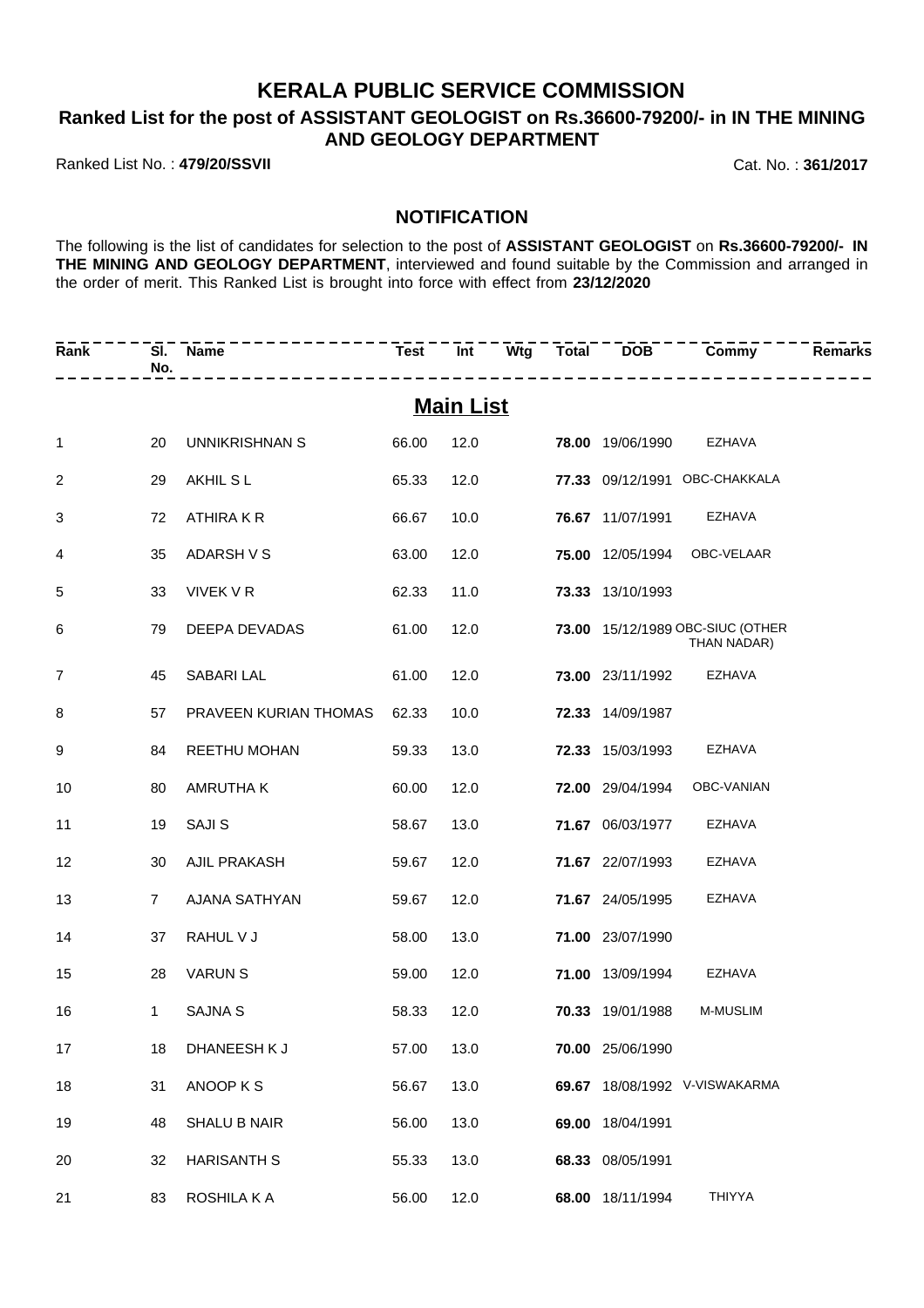| Rank | SI.<br>No.     | <b>Name</b>           | <b>Test</b> | Int  | Wtg | Total | <b>DOB</b>       | Commy                         | Remarks |
|------|----------------|-----------------------|-------------|------|-----|-------|------------------|-------------------------------|---------|
| 22   | 27             | SARATH KUMAR S        | 56.00       | 11.0 |     |       | 67.00 21/04/1991 |                               |         |
| 23   | 17             | KARTHIK A L           | 54.67       | 12.0 |     |       | 66.67 29/09/1988 |                               |         |
| 24   | 21             | AKHIL S SUSEEL        | 53.67       | 13.0 |     |       | 66.67 22/05/1993 | EZHAVA                        |         |
| 25   | 43             | <b>RAJAPPAN S</b>     | 55.00       | 11.0 |     |       |                  | 66.00 25/03/1989 SC-CHERAMAR  |         |
| 26   | 81             | AMRISH V NARAYAN      | 54.00       | 12.0 |     |       | 66.00 24/05/1993 | THIYYA                        |         |
| 27   | 36             | <b>AKHIL T</b>        | 52.33       | 13.0 |     |       | 65.33 01/05/1992 |                               |         |
| 28   | $\overline{2}$ | <b>INDUG</b>          | 53.33       | 12.0 |     |       | 65.33 20/09/1992 |                               |         |
| 29   | 70             | NIDEESHKUMAR K        | 51.00       | 14.0 |     |       | 65.00 23/11/1991 |                               |         |
| 30   | 44             | <b>SREEJITH K</b>     | 52.67       | 12.0 |     |       |                  | 64.67 09/05/1994 SC-CHERAMAR  |         |
| 31   | 55             | <b>GOPIKA K</b>       | 53.67       | 11.0 |     |       | 64.67 21/12/1994 |                               |         |
| 32   | 53             | THULASI RAJAN         | 52.33       | 12.0 |     |       |                  | 64.33 19/06/1992 V-VISWAKARMA |         |
| 33   | 4              | ASHA G GOPAL          | 52.33       | 12.0 |     |       | 64.33 24/05/1993 |                               |         |
| 34   | 46             | ARATHI G PANICKER     | 51.33       | 13.0 |     |       | 64.33 24/02/1995 | EZHAVA                        |         |
| 35   | 34             | MANU RAJ R            | 52.00       | 12.0 |     |       | 64.00 12/04/1989 |                               |         |
| 36   | 74             | RASHEED K             | 51.67       | 12.0 |     |       | 63.67 14/01/1993 | M-MUSLIM                      |         |
| 37   | 75             | VIPIN GOVIND A        | 52.67       | 11.0 |     |       | 63.67 29/11/1993 |                               |         |
| 38   | 47             | RENJU A J             | 51.67       | 12.0 |     |       | 63.67 01/02/1994 | EZHAVA                        |         |
| 39   | 5 <sub>5</sub> | SIBIN <sub>S</sub>    | 53.33 10.0  |      |     |       |                  | 63.33 04/08/1991 M-MUSLIM     |         |
| 40   | 56             | <b>VEENA G VISWAM</b> | 50.67       | 12.0 |     |       |                  | 62.67 23/10/1994 V-VISWAKARMA |         |
| 41   | 6              | PARVATHY K NAIR       | 51.33       | 11.0 |     |       | 62.33 05/05/1990 |                               |         |
| 42   | 54             | <b>INDUJA K N</b>     | 50.33       | 12.0 |     |       | 62.33 15/10/1994 |                               |         |
| 43   | 8              | KANNAN J PRAKASH      | 50.00       | 12.0 |     |       | 62.00 20/05/1991 | EZHAVA                        |         |
| 44   | 69             | RAMISHA N             | 51.67       | 10.0 |     |       | 61.67 30/01/1990 | THIYYA                        |         |
| 45   | 82             | NAYANA V HARIDAS      | 50.67       | 11.0 |     |       | 61.67 06/09/1993 |                               |         |
| 46   | 58             | AKHILA G              | 50.33       | 11.0 |     |       | 61.33 19/01/1987 |                               |         |
| 47   | 3              | KEERTHY V R           | 50.33       | 11.0 |     |       | 61.33 25/05/1992 |                               |         |
| 48   | 71             | <b>BUSHARA M</b>      | 50.00       | 11.0 |     |       | 61.00 18/02/1993 | M-MAPPILA                     |         |

# **Supplementary List**

### **Ezhava/Thiyya/Billava**

| q | VINEETH N J       | 49.67 11.0 |  | <b>60.67</b> 22/04/1992 | EZHAVA |
|---|-------------------|------------|--|-------------------------|--------|
|   | 59 RESHMA T MOHAN | 48.67 12.0 |  | 60.67 01/06/1992        | EZHAVA |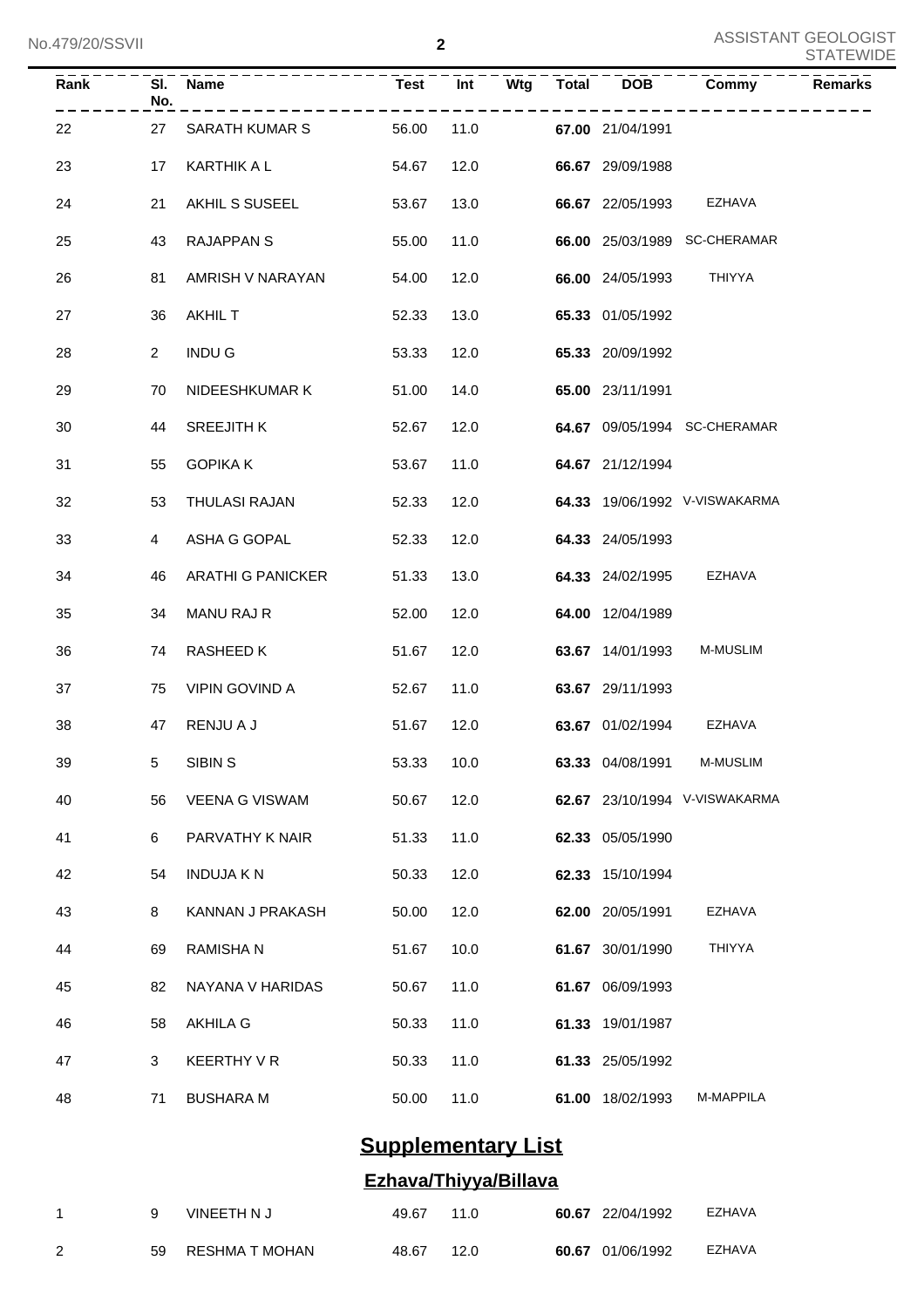| $\overline{Rank}$ | No. | SI. Name                                  | $Test$ $\overline{I}$ $\overline{I}$ |                            | Wtg Total | <b>DOB</b>       | Commy                                        | <b>Remarks</b> |
|-------------------|-----|-------------------------------------------|--------------------------------------|----------------------------|-----------|------------------|----------------------------------------------|----------------|
| 3                 | 22  | PRASASTHNOV N                             | 49.00                                | 10.0                       |           | 59.00 21/01/1987 | EZHAVA                                       |                |
| 4                 | 10  | CHITHRA LEKHA C L                         | 49.67                                | 9.0                        |           | 58.67 25/05/1984 | <b>EZHAVA</b>                                |                |
| 5                 | 60  | VIDYA M                                   | 49.00                                | 9.0                        |           | 58.00 14/09/1985 | <b>EZHAVA</b>                                |                |
|                   |     |                                           |                                      | <b>Scheduled Caste</b>     |           |                  |                                              |                |
| 1                 | 62  | ABHIJITH PURUSHAN                         | 48.00                                | 12.0                       |           | 60.00 23/07/1991 | SC-PULAYA                                    |                |
| 2                 | 11  | SRUTHI J R                                | 47.67                                | 10.0                       |           | 57.67 10/05/1993 | SC-PULAYA                                    |                |
| 3                 | 61  | <b>INDHULEKHA K</b>                       | 46.00                                | 11.0                       |           |                  | 57.00 25/01/1993 SC-SAMBAVAR                 |                |
| 4                 | 76  | VIBITHA V M                               | 45.67                                | 11.0                       |           |                  | 56.67 31/10/1987 SC-CHERUMAN                 |                |
|                   |     |                                           |                                      | <b>Scheduled Tribe</b>     |           |                  |                                              |                |
| $\mathbf{1}$      | 85  | DHANASREE C                               | 27.67                                | 12.0                       |           |                  | 39.67 15/02/1993 ST-MAVILAN                  |                |
| $\overline{2}$    | 12  | NEETHU V S                                | 6.00                                 | 9.0                        |           |                  | 15.00 10/06/1992 ST-KANIKKAR                 |                |
|                   |     |                                           |                                      | <b>Muslim</b>              |           |                  |                                              |                |
| 1                 | 86  | BEEGAM FEBY P                             | 43.33                                | 12.0                       |           | 55.33 10/02/1982 | M-MAPPILA                                    |                |
| $\overline{2}$    | 23  | SABINA F                                  | 43.00                                | 12.0                       |           | 55.00 24/05/1990 | M-MUSLIM                                     |                |
| 3                 | 77  | NOUFAL IS                                 | 43.00                                | 12.0                       |           | 55.00 26/05/1991 | M-MUSLIM                                     |                |
| 4                 | 87  | <b>HAKEEM M</b>                           | 44.00                                | 10.0                       |           | 54.00 25/03/1985 | M-MAPPILA                                    |                |
| 5                 | 13  | ALPHIA YEHAKHOOB                          | 43.67                                | 10.0                       |           | 53.67 22/07/1991 | M-MUSLIM                                     |                |
|                   |     |                                           |                                      | <b>Latin Catholics/A.I</b> |           |                  |                                              |                |
| 1                 | 64  | <b>AARON WILSON</b>                       | 25.67                                | 12.0                       |           | 37.67 09/11/1985 | LC                                           |                |
| 2                 | 38  | <b>BLESSY MP</b>                          | 24.67                                | 10.0                       |           | 34.67 27/09/1991 | LC                                           |                |
| 3                 | 63  | <b>MERIN MARIA JOY</b>                    | 20.00                                | 9.0                        |           | 29.00 18/06/1990 | LC                                           |                |
|                   |     |                                           |                                      | <b>OBC</b>                 |           |                  |                                              |                |
| 1                 | 90  | DEEPA M                                   | 47.67                                | 12.0                       |           | 59.67 17/05/1980 | OBC-MANIYANI                                 |                |
| 2                 | 89  | MONISHA G Y                               | 48.33                                | 11.0                       |           | 59.33 04/05/1992 | OBC-CHETTY                                   |                |
| 3                 | 91  | <b>MEGHAV</b>                             | 45.33                                | 11.0                       |           | 56.33 04/04/1993 | OBC-VANIYAN                                  |                |
| 4                 | 39  | ARAVIND A R                               | 45.67                                | 10.0                       |           | 55.67 24/07/1991 | OBC-<br>VILAKKITHALA                         |                |
| 5                 | 24  | SUBEESH CHANDRAN C S                      | 43.33                                | 12.0                       |           |                  | <b>NAIR</b><br>55.33 31/01/1988 OBC-PANDARAM |                |
|                   |     |                                           |                                      | <b>Viswakarma</b>          |           |                  |                                              |                |
| 1                 | 50  | <b>LEKSHMI</b>                            | 47.67                                | 11.0                       |           |                  | 58.67 21/05/1993 V-VISWAKARMA                |                |
| 2                 | 25  | <b>MADHUSOODHANAN</b><br><b>JITHIN SO</b> | 45.33                                | 11.0                       |           |                  | 56.33 15/05/1990 V-VISWAKARMA                |                |
| 3                 | 51  | <b>MEERA SOMAN</b>                        | 43.67                                | 11.0                       |           |                  | 54.67 03/12/1993 V-VISWAKARMA                |                |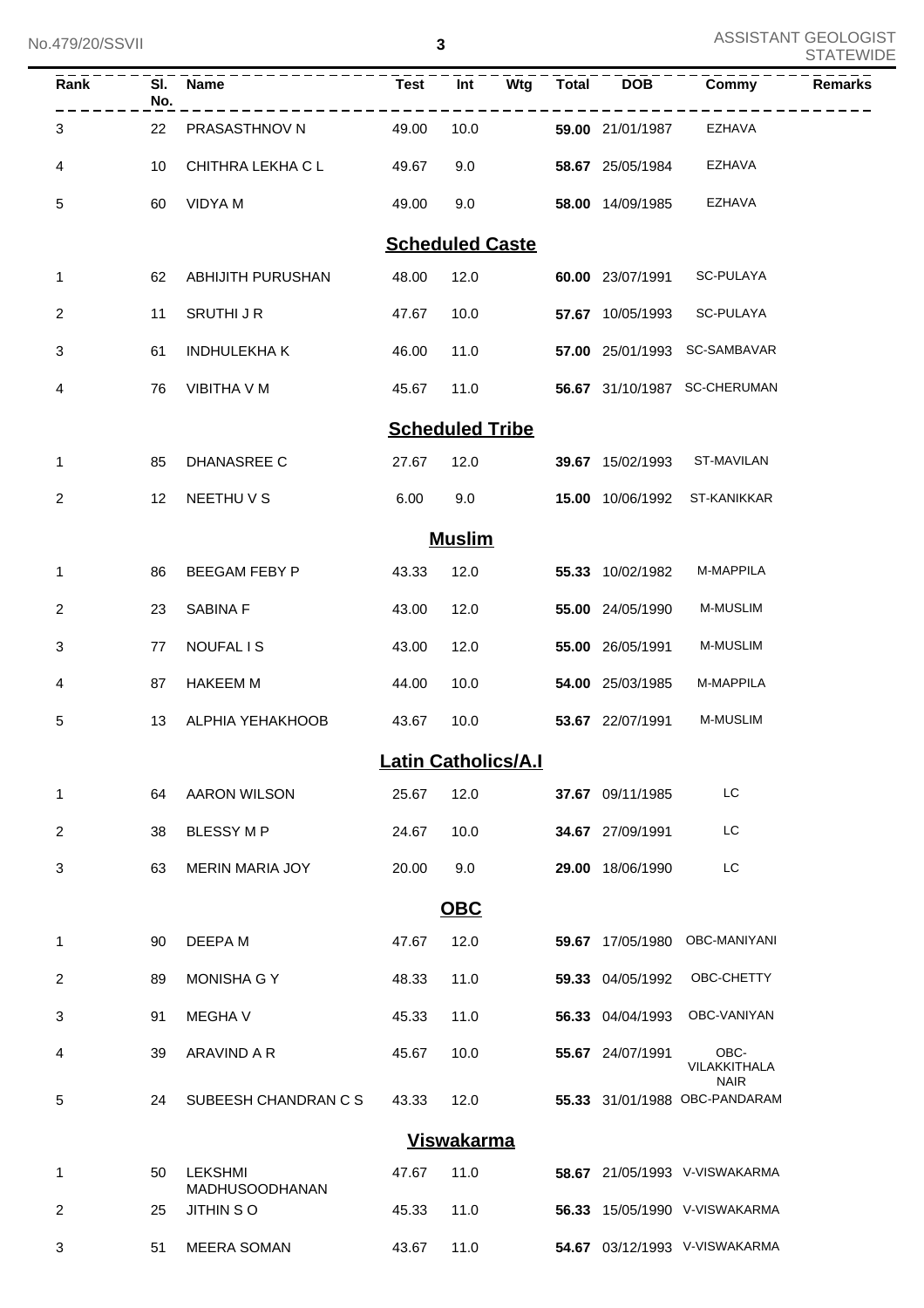**4**

| No.479/20/SSVII |                                   |                         |                                                 | 4                  |     |              |                  |                                                     | <u>AJJIJIANI UEULUUIJI</u><br><b>STATEWIDE</b> |
|-----------------|-----------------------------------|-------------------------|-------------------------------------------------|--------------------|-----|--------------|------------------|-----------------------------------------------------|------------------------------------------------|
| Rank            | $\overline{\mathsf{SI}}$ .<br>No. | <b>Name</b>             | <b>Test</b>                                     | $\overline{Int}$   | Wtg | <b>Total</b> | <b>DOB</b>       | Commy                                               | <b>Remarks</b>                                 |
| 4               | 65                                | <b>ASWATHY A</b>        | 39.67                                           | 10.0               |     |              |                  | 49.67 15/04/1990 V-VISWAKARMA                       |                                                |
| 5               | 40                                | SANDEEP S               | 39.00                                           | 10.0               |     |              |                  | 49.00 10/12/1992 V-VISWAKARMA                       |                                                |
|                 |                                   |                         |                                                 | <b>SIUC Nadar</b>  |     |              |                  |                                                     |                                                |
|                 |                                   |                         |                                                 | Nil                |     |              |                  |                                                     |                                                |
|                 |                                   |                         | <b>Scheduled Caste Converts to Christianity</b> |                    |     |              |                  |                                                     |                                                |
| 1               | 67                                | <b>EMILY ABRAHAM</b>    | 46.00                                           | 9.0                |     |              |                  | 55.00 04/01/1994 SCCC- CHRISTIAN<br>SAMBAVA         |                                                |
| 2               | 66                                | <b>CHRISTINA MARCUS</b> | 31.33                                           | 12.0               |     |              |                  | 43.33 09/08/1992 SCCC- CHRISTIAN<br><b>CHERAMAR</b> |                                                |
| 3               | 68                                | ANOOP K A               | 14.00                                           | 9.0                |     |              |                  | 23.00 09/01/1988 SCCC- CHRISTIAN<br><b>CHERAMAR</b> |                                                |
| 4               | 41                                | <b>SUMESH D</b>         | 4.67                                            | 11.0               |     |              |                  | 15.67 17/11/1986 SCCC- CHRISTIAN<br><b>CHERAMAR</b> |                                                |
|                 |                                   |                         |                                                 | <b>Dheevara</b>    |     |              |                  |                                                     |                                                |
| 1               | 78                                | <b>VARUN N</b>          | 19.00                                           | 12.0               |     |              | 31.00 22/05/1984 | D-ARAYAN                                            |                                                |
| $\overline{c}$  | 92                                | <b>JINCY C P</b>        | 12.67                                           | 10.0               |     |              | 22.67 27/04/1992 | D-MUKKUVA                                           |                                                |
|                 |                                   |                         |                                                 | <b>Hindu Nadar</b> |     |              |                  |                                                     |                                                |
| 1               | 26                                | ANOOP S S               | 41.00                                           | 12.0               |     |              | 53.00 30/05/1986 | <b>HINDU NADAR</b>                                  |                                                |
| 2               | 42                                | <b>BIJILAL B S</b>      | 39.33                                           | 11.0               |     |              | 50.33 06/05/1985 | <b>HINDU NADAR</b>                                  |                                                |
| 3               | 14                                | <b>SRUTHY M S</b>       | 38.67                                           | 10.0               |     |              | 48.67 13/09/1993 | <b>HINDU NADAR</b>                                  |                                                |
| 4               | 15                                | CHANDRA LEKHA LI        | 31.67                                           | 9.0                |     |              | 40.67 30/05/1980 | <b>HINDU NADAR</b>                                  |                                                |
| 5               | 52                                | <b>SREEKALA S S</b>     | 25.67                                           | 10.0               |     |              | 35.67 28/04/1987 | <b>HINDU NADAR</b>                                  |                                                |

# **List of Differently Abled Candidates for 3% Reservation**

### **Low Vision**

Not Eligible

## **Hearing Impairment**

Nil

### **Locomotor Disability / Cerebral Palsy**

|  | 16 SHARATH MOHAN M A | 30.00 | 11.0 | 10/04/1989<br>41.00 | DA-LD/CP |
|--|----------------------|-------|------|---------------------|----------|
|  |                      |       |      |                     |          |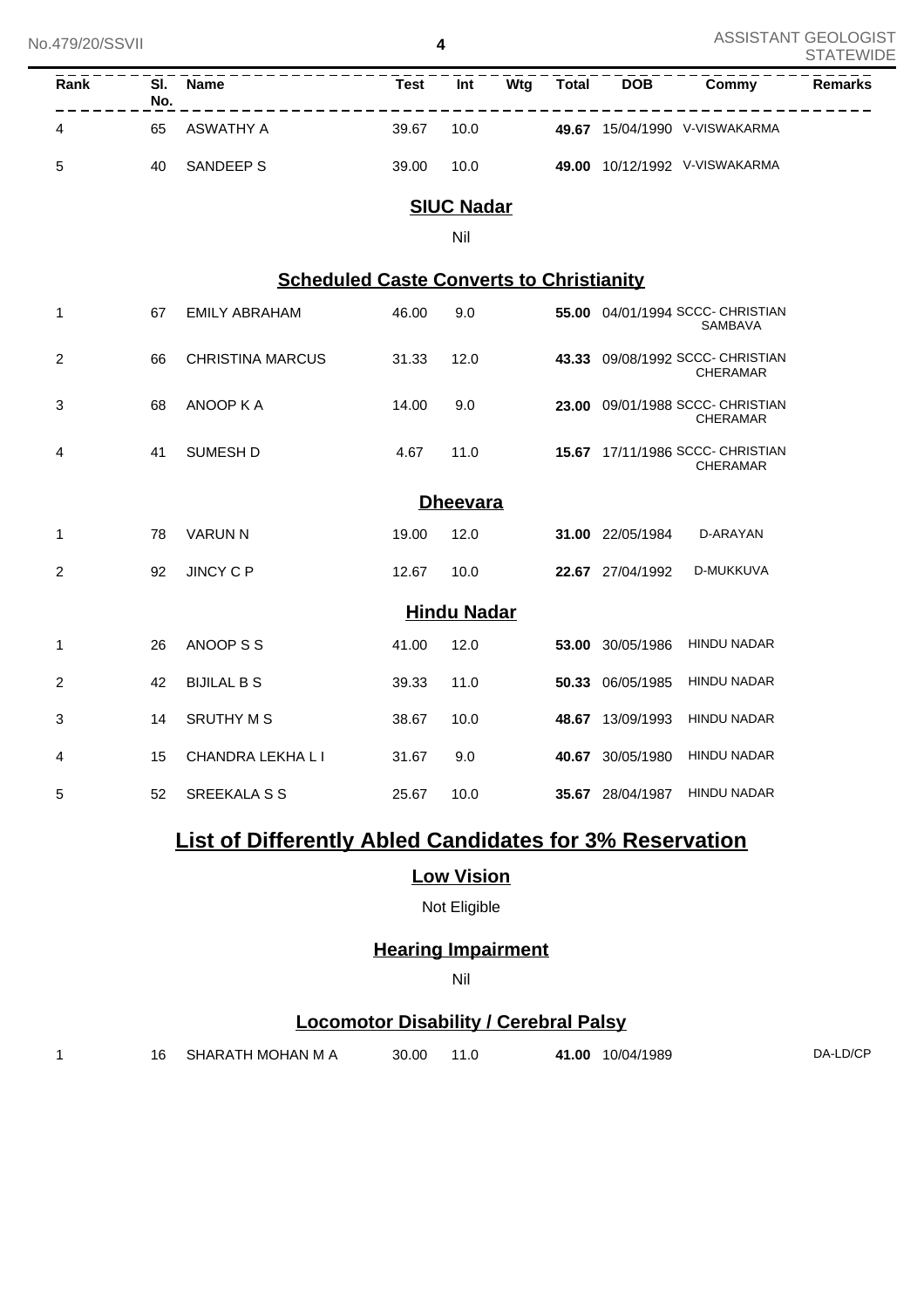E - Ezhava, SC - Scheduled Caste, ST - Scheduled Tribe, M - Muslim/Mappila, LC/A.I - Latin Catholics/A.I, OBC - Other Backward Class, V - Viswakarma, SIUC N - SIUC Nadar, SCCC-Scheduled caste converts to christianity D - Dheevara, H Nadar - Hindu Nadar

**NOTE (I)** :- The Ranked List will be in force till the publication of a new Ranked List after the expiry of a minimum period of one year or till the expiry of three years which ever is earlier. Candidates will be advised for appointment in accordance with the rules and orders regarding reservation and rotation as amended from time to time, if applicable, against vacancies reported to the Commission during the pendancy of this list. As the advice for appointment depends on the occurrence of vacacies, there is no guarantee that all candidates included in the list will secure appointment. The candidates remaining in the list at the time of cancellation will have no claim at all for appointment on the basis of the inclusion of their names in the list.

**NOTE (II) :-** Candidates who wish to obtain a photocopy of their OMR answer sheet (Part A & Part B) relating to this selection shall remit the fee of Rs.335/- in any of the Treasuries in the State (Head of account: 0051 PSC–800–State PSC–99 other receipts).The duly filled in application in the prescribed form (available from the Commission's website www.keralapsc.gov.in) along with the original chalan should be submitted to **The Deputy Secretary (Examinations), Kerala Public Service Commission, Pattom, Thiruvananthapuram- 4** within 45 days from the date of uploaded of this Ranked List in the website (ie, on or before....24/02/2021.......... A copy of an answer sheet will be issued only once to a candidate. Copies of OMR answer sheets invalidated due to any defect will not be issued. Candidates are prohibited from applying for a copy of an answer sheet which is not their own, and legal proceedings will be initiated against those who do so.

**NOTE (III) :-** A period of 45 days time to apply for rechecking of Answer Scripts will be allowed to candidates with effect from the date on which this Ranked List is uploaded in the Commission's website. The candidates can avail only one chance.'' Applications for rechecking of answer scripts should be submitted in the prescribed form available free of cost from the Enquiry sections of the various offices of the Commission or its photocopy, or downloaded and printed in A4 size paper from the Commission's Website www.keralapsc.gov.in or photocopied there from. Applications submitted in any other manner will not be considered. The application for rechecking, along with original chalan receipt for the prescribed fee of Rs.85/- under the head of account **"0051 - PSC 105 State PSC 99 – Examination Fee"**, addressed to **The Deputy Secretary (Examinations), Kerala Public Service Commission Pattom, Thiruvananthapuram-4** should reach the office within 45 days from the date of uploaded of this Ranked List (ie, on or before 24/02/2021**)**. Application for rechecking received after the stipulated time will not be entertained and fee once remitted will not be refunded.

**NOTE (IV):-** "Any candidate can relinquish his/her right for appointment in writing duly attested by a Gazetted Officer of State/Central Government with signature, name, designation and office seal along with a notarized affidavit and a self attested copy of an ID Proof bearing photograph as enlisted in the General conditions. The request for relinquishment received within 15 days from the date of publication of Ranked List in the Official website of the Commission will be honoured against the requisitions of vacancies that are pending with the Commission upto the finalisation of Ranked List. After the publication of the Ranked List, the request for relinquishment will be considered only if such request is received on or before the date of receipt of requisition based on which he/she is to be advised".

**NOTE (V):-** The A part and Bt of OMR scripts will be destroyed after completing six months period from the date of finalisation of Ranked List.ie, on 23/06/2021

**( By Order of the Commission )**

**SAJU GEORGE SECRETARY KERALA PUBLIC SERVICE COMMISSION Head Office, Thiruvananthapuram**